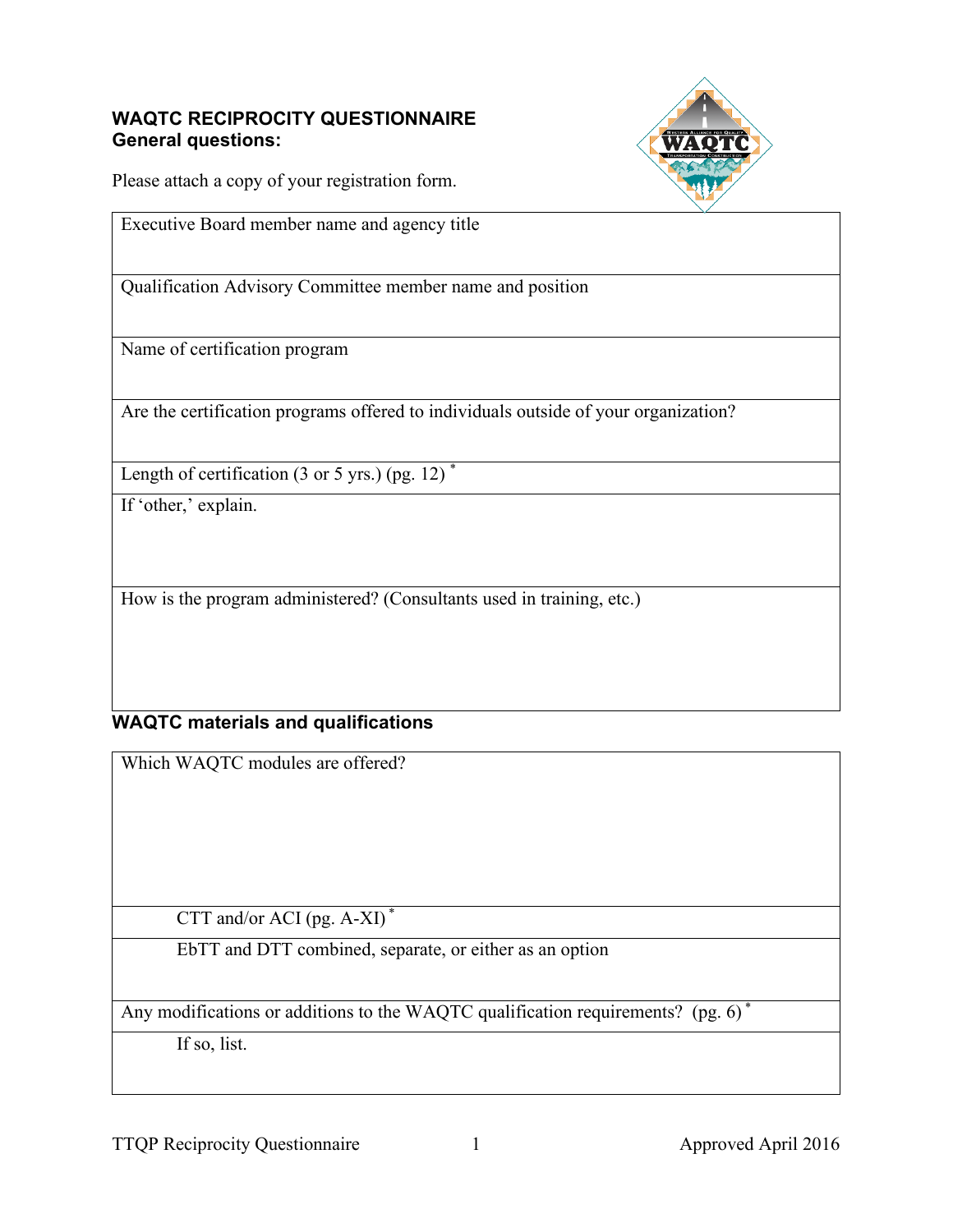Is the course schedule modified?

How?

Any additional agency specific certifications offered in the program? (pg. 6) \*

List

Does your agency post an agency specific *RP&IH*? (pg. 14) \*

Link if applicable.

## **Qualification process**

Are the criteria for recertification different than the criteria for obtaining the original certification? (Methods 1 and 2) (pg. 6) \*

How?

Are time limits imposed on the written exam? (pg. 8)<sup>\*</sup>

Are time limits imposed on the performance exam? (pg. 9)<sup>\*</sup>

Are there steps that are 'shortened' to reduce the full test time?

How are they shortened?

Are all performance exams in the 'direct presence of the examiner?' (pg. 9)<sup>\*</sup>

If no, explain.

Is attending a full course required before re-examination after a second failure? (pg. 9) \*